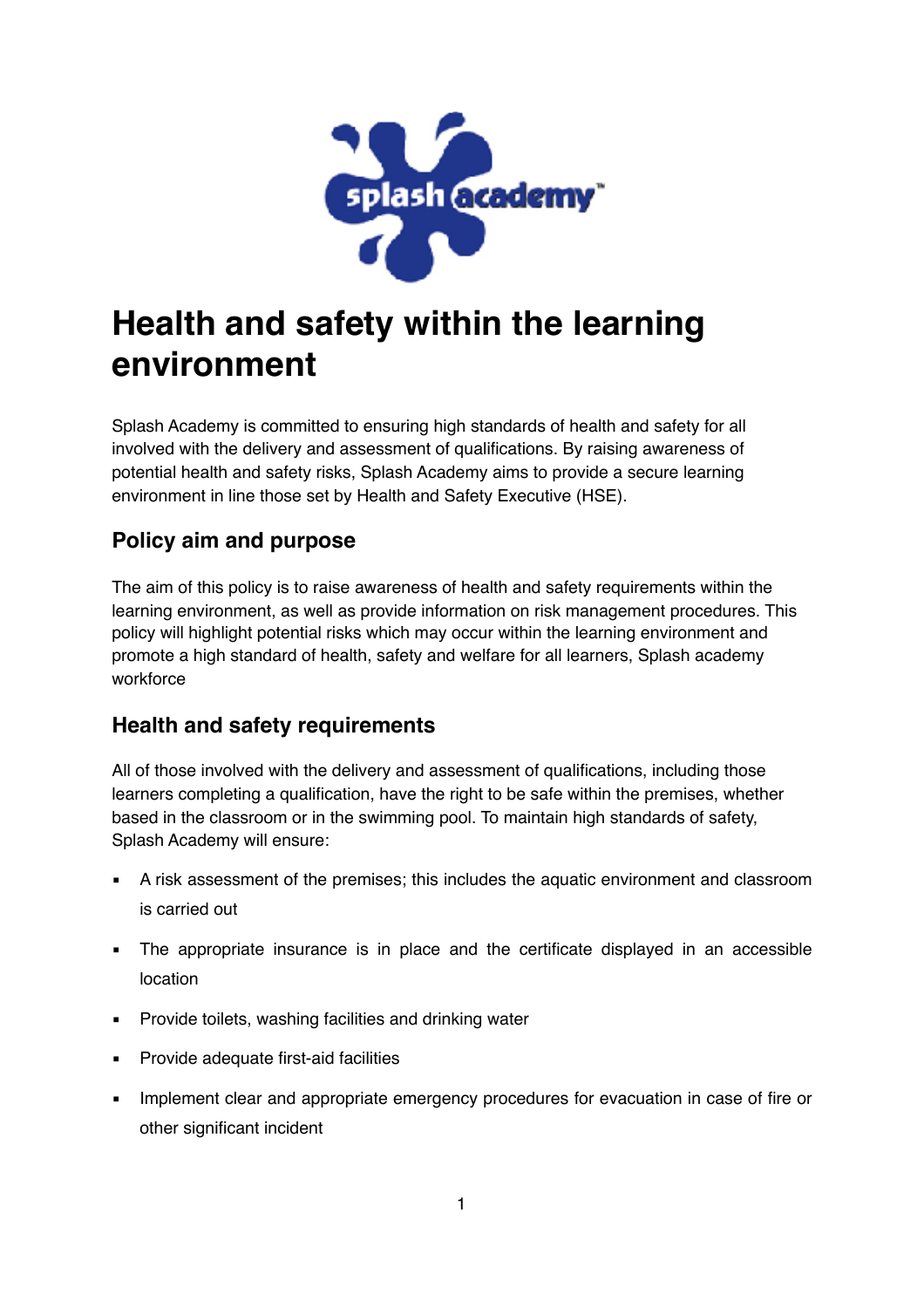- **Ensure appropriate health and safety training is accessible to enable staff to carry out** their duties
- Ensure the workforce understand how risks will be controlled and who is responsible for this
- **EXEDENCIA** Display a copy of the health and safety law poster this is available directly from [www.hse.gov.uk](http://www.hse.gov.uk)
- **Ensure compliance with all health and safety legislation**
- Maintain safe and healthy working conditions
- **Ensure Maintenance of plant, equipment and machinery**
- **Ensure safe storage/use of substances.**

#### **Risk assessment**

A risk assessment is an important step towards protecting individuals within the learning environment and is a legal requirement. The purpose of a risk assessment is to identify any hazards which have the potential to cause harm and assess the risk or likelihood of occurrence. This should not intend to eliminate all risk, however protect individuals as far as reasonably practicable. In most instances, preventative measures can easily minimise the chance of a risk occurring.

There are five steps to identifying risk within the learning environment:

- **EXECUTE:** Identify potential hazards
- Decide who may be harmed and how
- Evaluate the risk and identify control measures
- Record these findings and implement any actions identified
- Review annually and update when necessary

In addition to a risk assessment, centres delivering aquatic qualifications must also have in place the following:

- Pool Safety Operating Procedure (PSOP)
- **Emergency Action Plan (EAP)**

#### Fire safety

Splash academy will hold evidence of a fire safety risk assessment. .

Fire safety measures should include the following: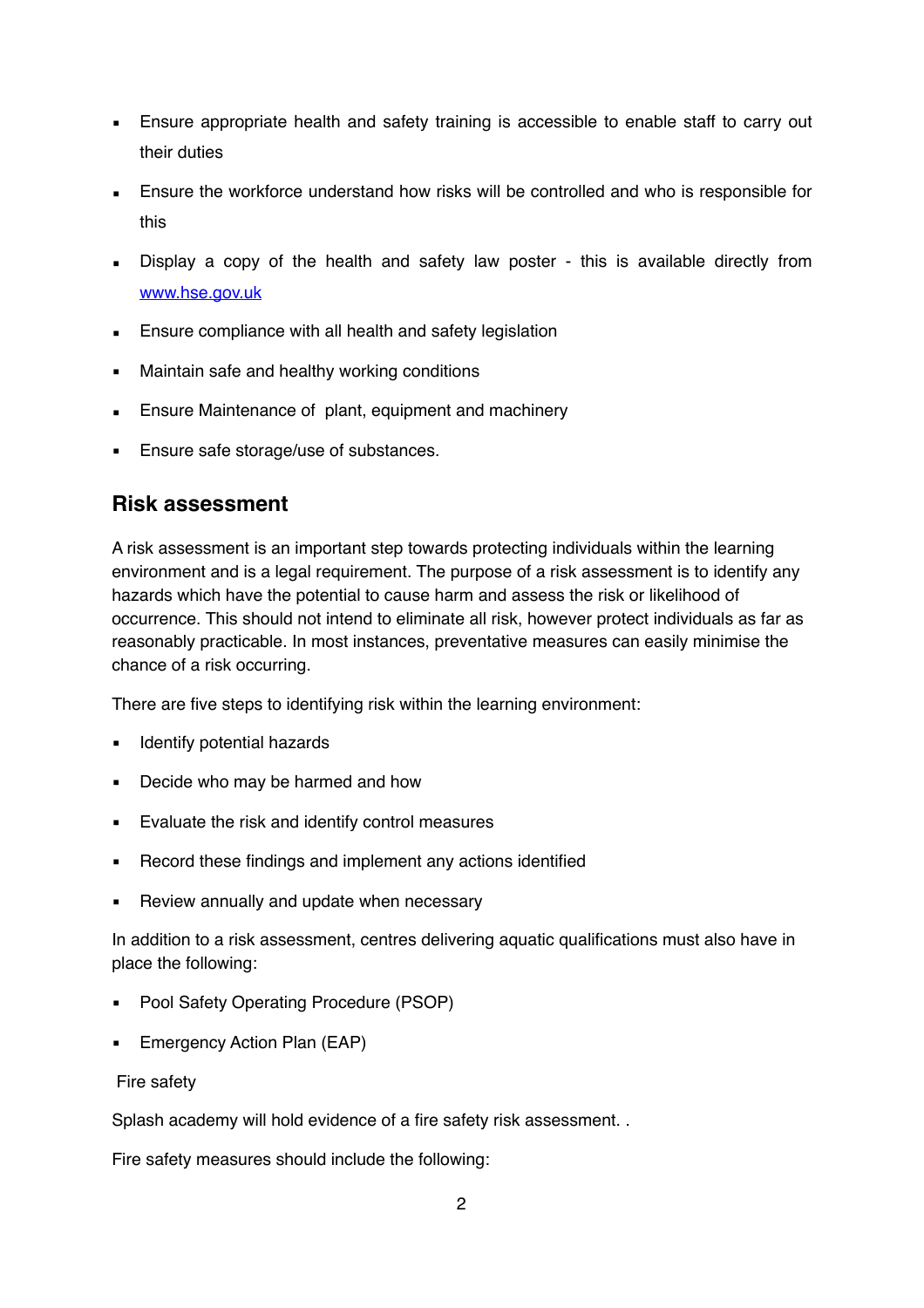- Carry out a regular review of fire risk within the premises
- Inform staff and/or the qualifications workforce of the risks identified
- Put in place and regularly maintain appropriate fire safety measures such as fire detection and alarm systems, emergency lighting, fire extinguishers
- Have contingencies in place in the event of emergency
- Provide staff and/or qualifications workforce with fire safety information and training.

Fire extinguishing equipment will be available within the learning environment, however only used if:

- The fire is discovered at an early stage and is considered controllable,
- Appropriate employee training has been provided on using fire extinguishers, and
- The escape route can be made passable.

These must conform to the appropriate British Standard i.e. it must carry the kite mark or the special BAFE mark. Fire extinguishing equipment must be:

- **EXECT** Within easy reach (i.e. no more than 30 metres away from the learning environment)
- Either wall-mounted or on a floor stand conforming to regulations
- Clearly labelled identifying the type of extinguisher and its purpose
- Clearly visible and easily accessible (i.e. not hidden behind doors or furniture)
- **EXECT** Away from any heat source (i.e. radiators, kettles, cookers)
- Serviced regularly
- Suitable to the type of fire identified as a risk (i.e. water, dry powder, foam, C02, fire blanket)

#### **Portable appliance testing**

Portable Appliance Testing (often referred to as PAT) is the term used to describe the review of electrical appliances or equipment to ensure they are safe to use. To ensure a safe learning environment, Splash academy will ensure annual testing of electrical equipment intended for use in the delivery and assessment of qualifications.

#### **First aid**

Splash academy via HBK leisure, the hiring agent, will provide adequate and appropriate first aid equipment, facilities and personnel to ensure that those individuals within the